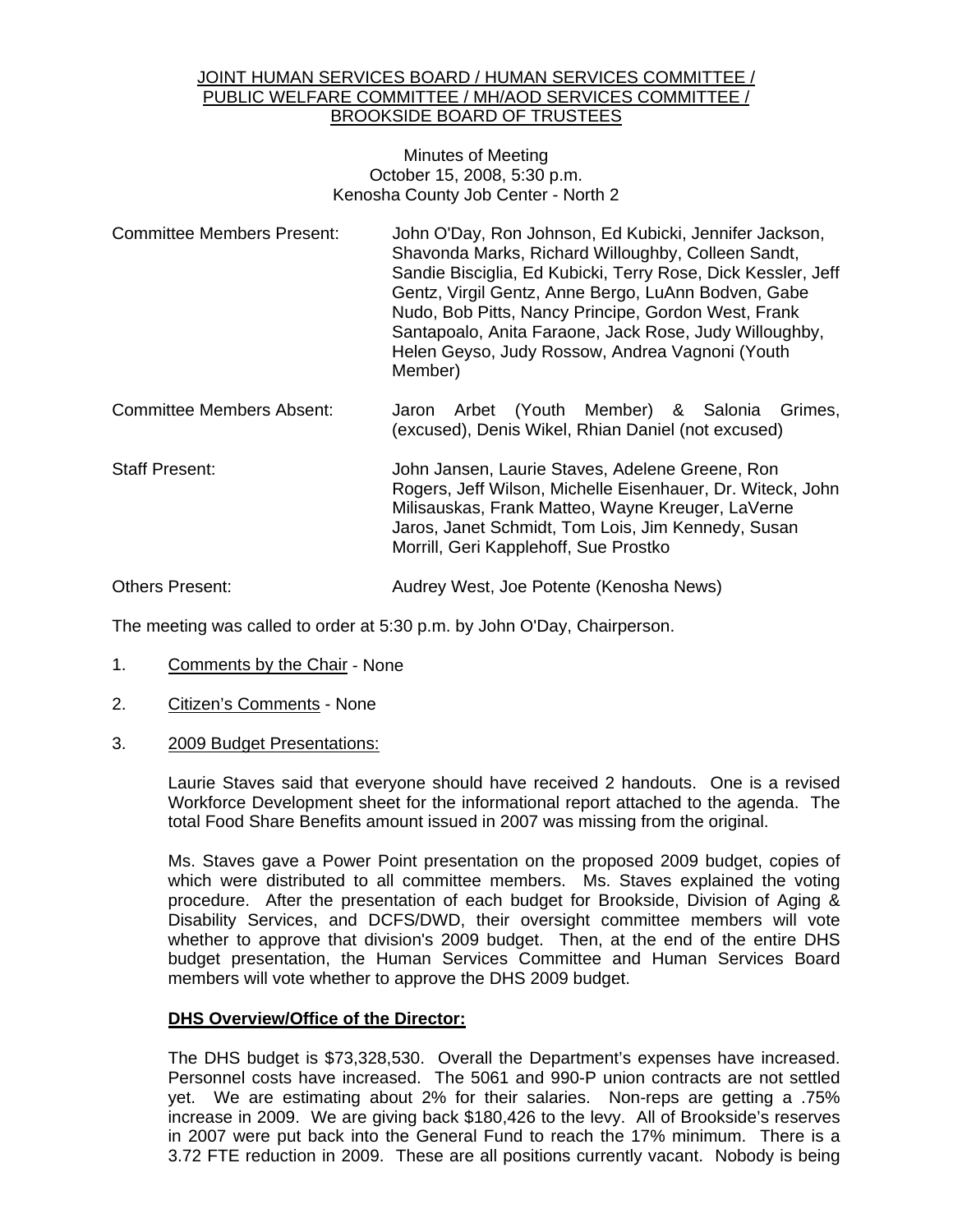layed off. Of our \$73 million budget, 40% is funded with federal funds, 25% state, and only 18% is levy. The 'Other' funding category includes fees, placement collections, Brookside's private pay revenue, and the City's contribution to the Health Division. The DHS levy allocation is used to draw down \$7.1 million in additional state and federal amounts.

 The Office of the Director FTE's remain at 5. There is a slight decrease in the Office of the Director (OOD) personnel costs because of a change in director, but total expenses increased by \$7,359. The revenue is decreasing by \$13,300.

The proposed 2009 Office of the Director budget is \$911,324, of which \$396,577 is levy (an increase of \$20,659).

# **Central Services:**

 Central Services has one FTE. It supports all divisions and functions in the Job Center building, such as purchasing, office equipment, security, mail, etc. The Supplies, Fixed Charges, and Equipment Maintenance categories are all going down because we are looking at the current utilization. Rental income from Job Center occupants such as Gateway, DVR, Job Service, is increasing. Each division is also allocated their share of the cost of this building.

 The proposed 2009 Central Services budget is \$144,828 of which there is no levy. Central Services is fully funded by division occupancy charges and partner rental charges.

# **Brookside:**

 Brookside is the only division not in our building. FTE's are going down 1.59. These were just staffing place holders we are eliminating. No people are being layed off. We eliminated two 24-hr. CNA and two 16-hr LPN positions and added one 16-hr. CNA. There are enough position placeholders remaining to run the facility 24/7 and meet staffing requirements. Personnel costs are increasing \$267,064, which includes a reclass of the Administrator from level J to K. Level 'L' is the highest in the non-rep pay plan. The J level pay range is \$75,000 - \$105,000. We want to increase it to 'K', which is \$82,000 - \$115,000. When the last Administrator was hired, our first choice turned us down because of the salary, so we took the second choice.

 Bob Pitts explained that we have a problem soliciting good people because of our salaries. This proposed salary is in line with other nursing homes. If we want somebody really good, we need to pay them. There are 46 homes in the State of Wisconsin supported by county government.

 Terry Rose said that this is information we have never heard before. You did not let us know in the past that this was a problem. We didn't know that we took the second choice when hiring the last Administrator. What are other Administrators paid? We want to know this first before we approve this item.

Anita Faraone requested that this information also be given to the Finance Committee; that it be attached to the minutes of this meeting.

Mr. Rose also stated that all County Board Supervisors should be given a copy of the Non-Rep Pay Plan.

Ms. Staves continued that the Medicaid/Medicare expenses are increasing. Utilities have also increased. In July, we had a State citation and they did accept our plan of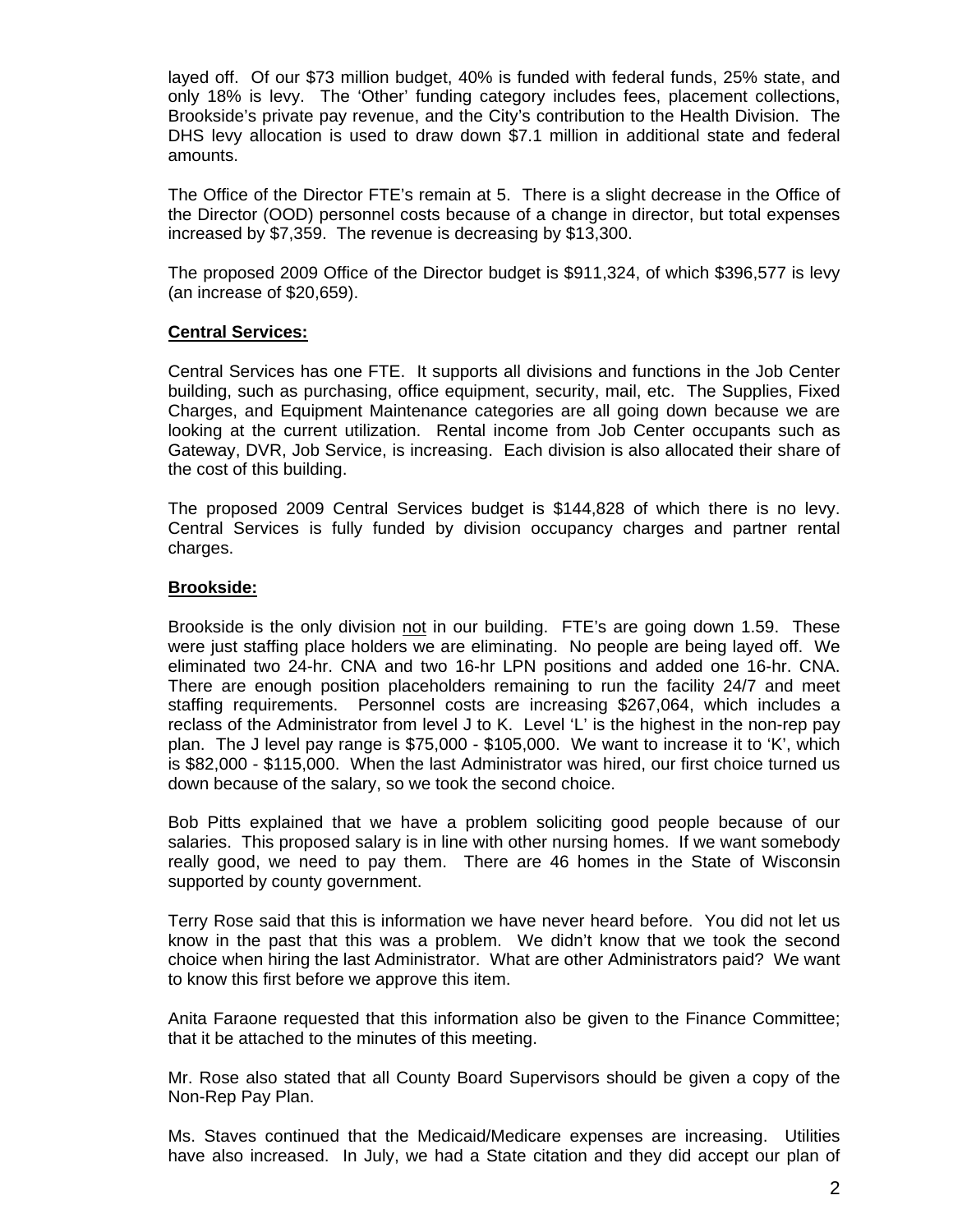correction. However, there could be a fine, which we are estimating at \$12,000. We may not know the actual amount until mid-2009.

Colleen Sandt explained that the State may offer a slight discount if you pay in 20 days, but it must be paid in full. It will take 9-12 months to get the bill.

Ms. Staves said that the debt services will be paid off in 2013. The total expense increase is \$328,095. The private pay rate will be going from \$230/day to \$250/day, and we are estimating 47 private pay beds in 2009. The \$250/day rate is all-inclusive. Ms. Sandt clarified that all of the nursing homes in Kenosha are all-inclusive rates. Ms. Staves indicated she was unaware of this and will verify with other nursing homes in the survey.

Ms. Staves continued that we are seeing a lot more Medicare patients using beds, so we are increasing our estimate from 14.7 to 19.5 beds for these patients in 2009. Medicare is a short-term stay and pays \$120/day more than our private pay rate. The Medicaid rate is \$128/day, so we lose \$100/day on all Medicaid patients. We are decreasing our number of Medicaid beds from 90 to 85. About 1/3 of our residents are private pay, 13% are Medicare and 56% are Medicaid.

Mr. Pitts stated that Brookside has 154 beds that are private rooms. Our rates are very competitive. We can't do anything more than we are doing because of the Title 19 (Medicaid) people coming in that we have to subsidize.

Brookside received \$600,000, plus an additional \$400,000 in IGT funds this year. This \$1 million was returned to the General Fund but does not offset the levy budgeted in Brookside.

The 2009 proposed Brookside Care Center budget is \$12,610,760, of which \$1,386,690 is levy. The 2009 levy decreases by \$401,959.

#### **MOTION by Anita Faraone of the Brookside Board of Trustees to approve the Brookside Care Center 2009 budget, seconded by Gordon West. MOTION CARRIED UNANIMOUSLY. Aging & Disability Services:**

 There is a .5 FTE decrease in this division. A 1.0 vacant data entry clerk was changed to a .5 office associate position. Family Care was very successful. We have over 1,000 of our residents enrolled. Our waiting list is gone. We did this in 2 years. This is a credit to the division director and her staff.

 The cost for operating the Western County Transit Program for 2009 has increased \$489,324, of which \$50,000 is levy match. This program has shown much success; ridership is greatly increasing. A pilot program is starting at the KARE Center for AODA and mental health patients. LaVerne Jaros explained that this pilot program actually started in September this year. KHDS operates the KARE Center, which is an 11-bed residential facility. It was being used in a crisis situation or short-term stays for issues relating to mental health or AODA. But, with an additional medical official, it will be possible to defer more people to the KARE Center instead of the hospital or institution. So, we added a physician's assistant. We hope to see a reduction in institutional admissions because of this diversion.

 The DADS levy increase is \$234,378, the bulk of which is coming from the mental health placement overrun.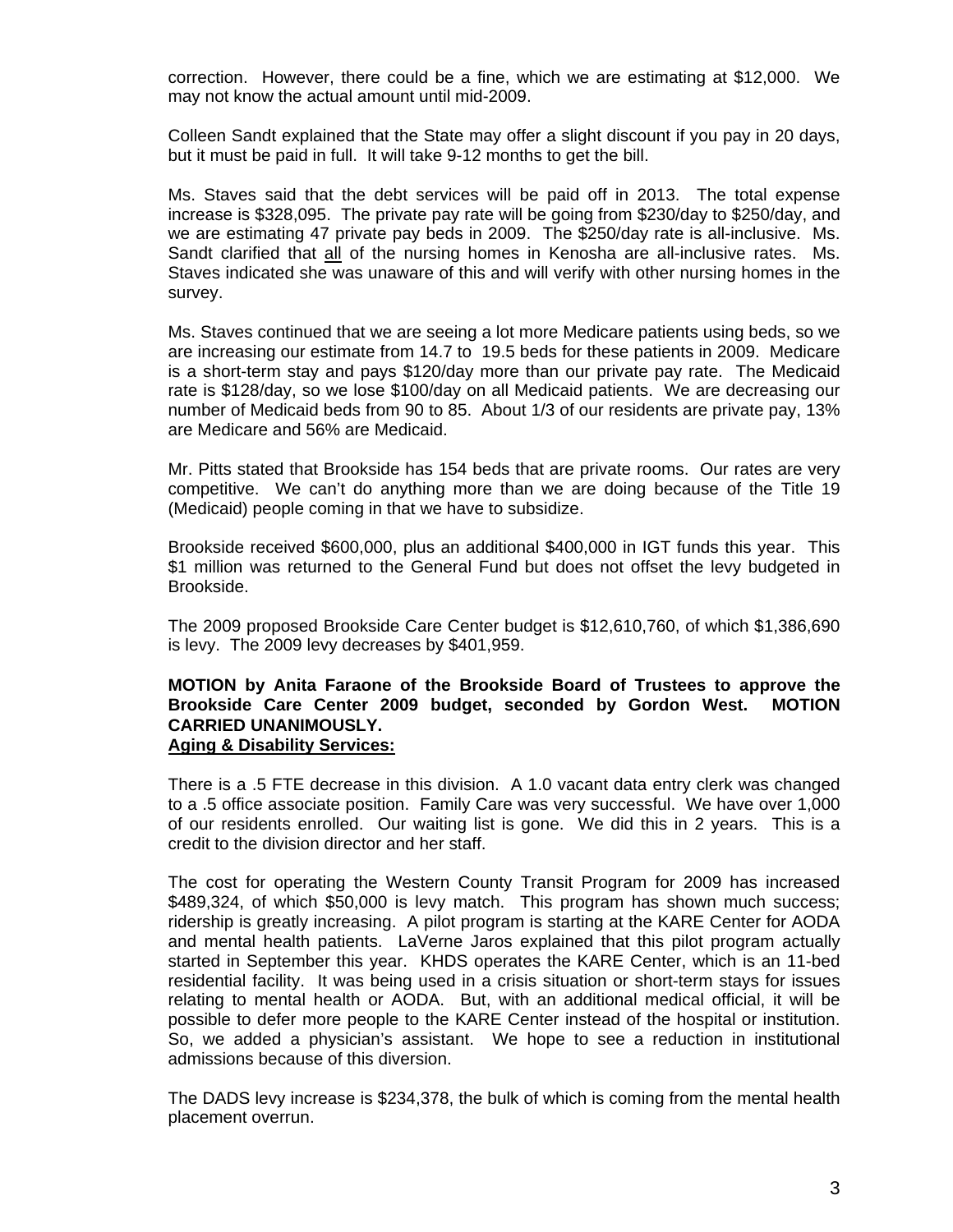Richard Willoughby asked about the Family Care contribution for 2009. Ms. Staves replied that the State deducted \$2 million from our Community Aids funding last year. In 2009, and every year thereafter, the State will deduct \$1.7 million from our Community Aids funding. Mr. Willoughby stated he would like this to be visible in the budget. Ms. Staves explained that this presentation only addresses increases or decreases in the budget. We budget Community Aids net of the reduction of the Family Care contribution.

 Jennifer Jackson stated that she was told that the number of clients in the Bridges Community Center has increased but the funding has not. Ms. Jaros responded that KHDS handles the fiscal portion for Bridges. Our money has stayed the same. Jack Rose added that Bridges is open Monday - Friday, 9:00 - 2:00. This is one of the best mental health resources we have in the county. It's free. It's a safe haven. It has 12-14 support groups.

### **DADS Amendment: Judy Rossow moved to increase funding for the Bridges Community Center in the amount of \$20,000 in 2009 to get another person on the payroll to expand the program. Jennifer Jackson seconded that motion.**

 Jack Rose stated that NAMI provided a \$10,000 grant to Bridges. Terry Rose said that the County should support the Bridges Community Center more, but he would also like more information on it first. Jack Rose will put this together.

 The 2009 proposed DADS (Division of Aging & Disability Services ) budget is \$11,808,161, of which \$3,077,455 is levy.

**MOTION by Jack Rose of the MH/AODA Services Committee to approve the DADS (Division of Aging & Disability Services) 2009 budget as amended (to increase funding for the Bridges Community Center in the amount of \$20,000 to get another person on the payroll to expand the program), seconded by Colleen Sandt. MOTION CARRIED UNANIMOUSLY.** 

#### **Children & Family Services:**

 DCFS is increasing by 1 FTE for a Gang Supervisor with a salary of \$100,000, including benefits. This will be in salary level 'F', \$56,000 - \$79,000. Personnel costs are increasing \$174,032, in addition to the Gang Supervisor. There is also an additional increase of \$190,000 for the Gang Program Services.

 Ron Rogers explained that the tentative plan is for the Gang Supervisor to work with 2 social worker staff who have a caseload of gang-associated juveniles. The Supervisor would be a coordinator throughout the county, working with the school districts, community agencies and also expanding a summer work program for the kids, utilizing some of the budgeted Gang Program Services money. We want this to be a prevention program. Our goal would be to intervene kids more aggressively and intervene young kids before they are fully gang involved.

 Ms. Staves continued that Supplies are increasing \$15,000 for mileage. The CCI Quality Improvement grant ends in 2008, for a decrease of \$192,961 in our budget. We are submitting for a new grant, but won't know until later. The purchased services contracts are increasing \$272,097. The total cost in 2008 was \$17 million. There was a \$933,000 savings in out-of-home placement costs; however the Corrections rate increased by \$654,691.

 The 2009 proposed Children & Family Services budget is \$22,876,246, of which \$5,206,636 is levy (a 3.6% decrease).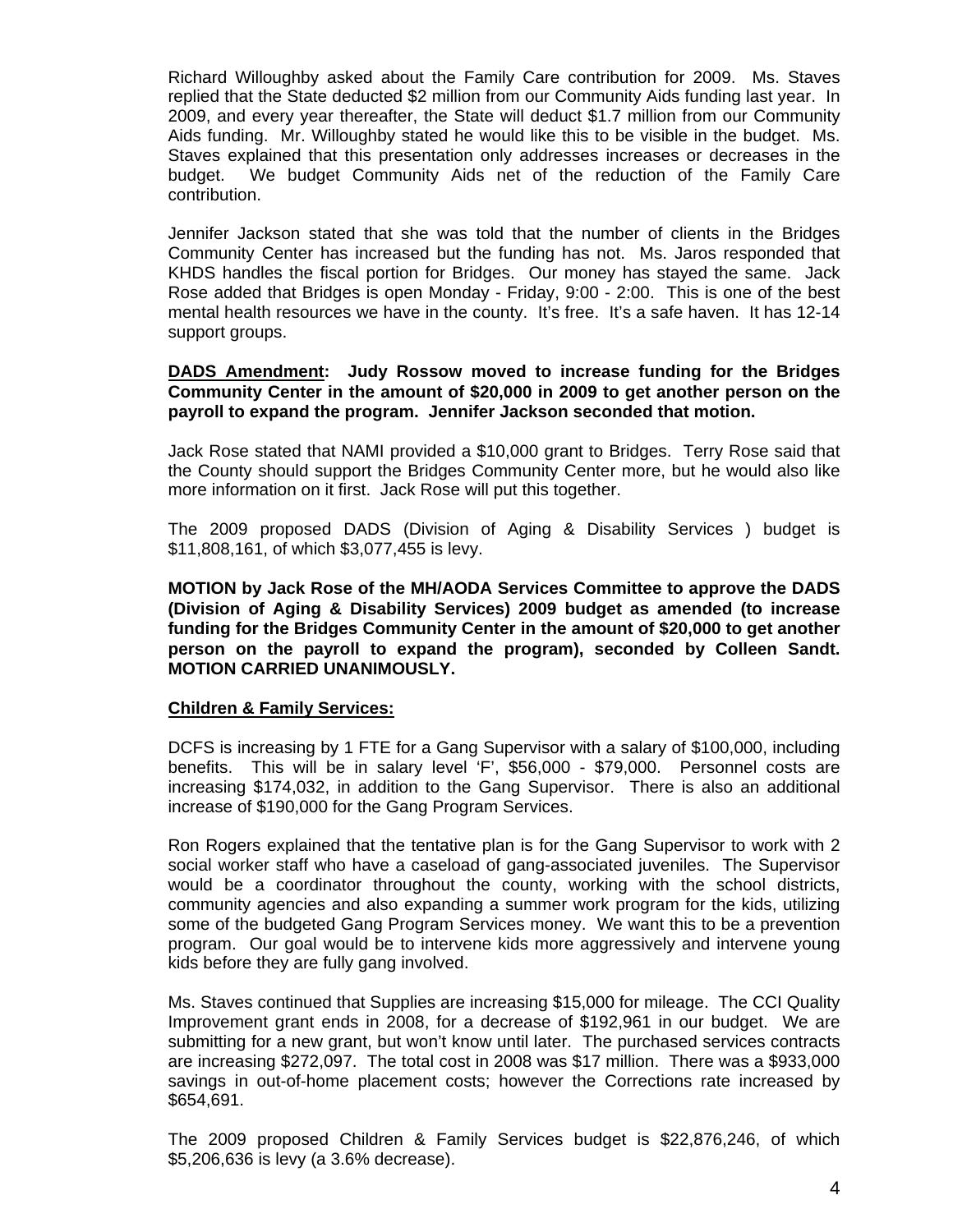# **Workforce Development:**

 There is a decrease of 1.0 FTE; a person retired and we will be eliminating the Child Support Enforcement Specialist position. This position had a caseload of 1,200 cases that was distributed to the other workers upon his retirement. The average caseload is now 1,100 for the remaining workers. Salaries and benefits are increasing \$213,001, of which the Child Support Attorney will receive an in-range adjustment of \$3,065, but the levy portion is only \$1,042.

 Terry Rose asked what the placement collections were in 2008. Ms. Staves responded that the figures for 2007 and 2008 are located in the statistical slides received with the agenda packets.

 WIA grant funding for Kenosha has decreased \$85,801. Much of that money is for specific re-training funds for closed businesses. Regarding W-2 benefits, our allocation is paying for benefits in 2009; we do not see a deficit for 2009.

 Ms. Staves gave an update on the homeless shelter funding. A few years ago, the County Board approved keeping \$250,000 of Human Services year-end surplus for a new homeless shelter. We are still waiting for the capital campaign to take off. This funding has been moved to the CIP Plan for 2010, and it is funded by bonding rather than levy. The \$250,000 reserve in our fund will revert back to the General Fund at the end of 2008.

 The 2009 proposed Workforce Development budget is \$17,599,988, of which \$1,608,209 is levy (an increase of \$128,789).

#### **MOTION by Ron Johnson of the Public Welfare Committee to approve the Children & Family Services and Workforce Development 2009 budgets as presented, seconded by Dick Kessler. MOTION CARRIED UNANIMOUSLY.**

# **Health:**

 There is a decrease of 1.55 FTE in 2008. A .43 clerk typist retired when she turned 80, and after 49 years with the County. There is a WIC Program increase of \$38,000. The Suicide Prevention Initiative is increasing \$108,542. The City of Kenosha contribution decreased by \$90,960.

 The 2009 proposed Health budget is \$6,548,360, of which \$959,206 is levy (an increase of \$52,684).

#### **Medical Examiner:**

There is a .07 decrease in FTE going back to Health for administrative oversight. The Medical Examiner's office is now located in the Job Center, which produces a net savings in expenses of \$29,851. \$20,000 will be funded through bonding for capital outlay, leaving a total expense decrease of \$9,851 for 2009.

 The 2009 proposed Medical Examiner budget is \$547,963, of which \$365,263 is levy (a decrease of \$27,551).

#### **Veterans:**

 The Veterans Division has 3 FTE (no change). Tom Lois is retiring after 21 years with the County. Salaries and benefits increase by \$6,522. Revenue remains at \$13,000.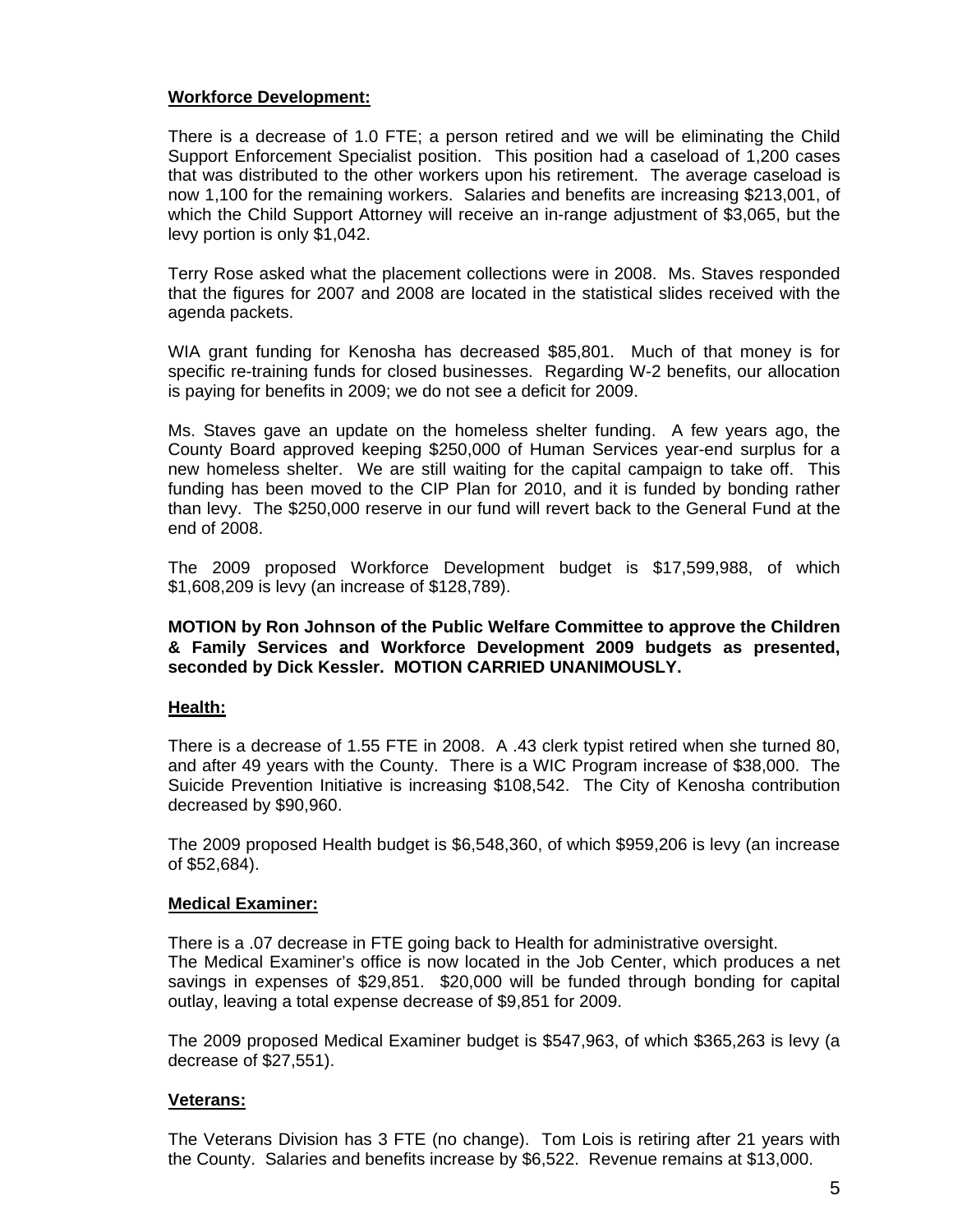The 2009 proposed Veterans budget is \$280,900, of which \$267,900 is levy.

# **Human Services Board budget approval:**

 **MOTION by Sandie Bisciglia of the Human Services Board to approve the entire Kenosha County Department of Human Services 2009 budget as amended for the DADS budget (to increase funding for the Bridges Community Center in the amount of \$20,000 to get another person on the payroll to expand the program), and including the presented pay range change for the Brookside Administrator. Seconded by Jennifer Jackson. MOTION CARRIED UNANIMOUSLY.** 

Richard Willoughby questioned the name of the Mental Health/AODA Committee. It doesn't reflect the total mission of the Division of Aging & Disability Services. He asked that it be looked into.

#### **Human Services Committee budget approval:**

 Dick Kessler stated that he thought Laurie Staves did a good job on this presentation. He will support approval of this budget with two caveats - keeping the Brookside administrator position at Level J until we receive additional information on the Non-Rep Pay Plan, and adding the \$20,000 to the DADS budget for the Bridges Community Center. We need another Human Services Committee meeting to review this information. \$20,000 is not a lot of money but we don't have enough money to support that either. We need both items at another meeting to decide whether to include them or not.

**Terry Rose made a motion to hold another meeting to review additional information pertaining to the Brookside administrator position (specifically the Non-Rep Pay Plan and other nursing home administrator salaries), and to also receive additional information pertaining to adding the \$20,000 to the DADS budget for the Bridges Community Center. Dick Kessler seconded the motion.** 

Discussion: Jeff Gentz said he would prefer to have the \$20,000 and leave the Level J to K increase the way it is. He is comfortable with the Brookside budget the way it was presented.

 Jennifer Jackson stated she would like more information on other nursing homes. She supports the \$20,000 but she also wants additional information on this item. She wants supportive information on both of these items.

**Members voted as follows: Andrea Vagnoni (YIG), Dick Kessler, Terry Rose, Jennifer Jackson, and Ed Kubicki voted 'yes'. Jeff Gentz voted 'no'. MOTION APPROVED.** 

 **MOTION by Jennifer Jackson to approve the entire Kenosha County Department of Human Services 2009 budget without the Brookside administrator position pay increase and without the additional \$20,000 for the Bridges Community Center. Seconded by Terry Rose.** 

 **Members voted as follows: Andrea Vagnoni (YIG), Dick Kessler, Terry Rose, Jennifer Jackson, and Ed Kubicki voted 'yes'. Jeff Gentz voted 'no'. MOTION APPROVED.**